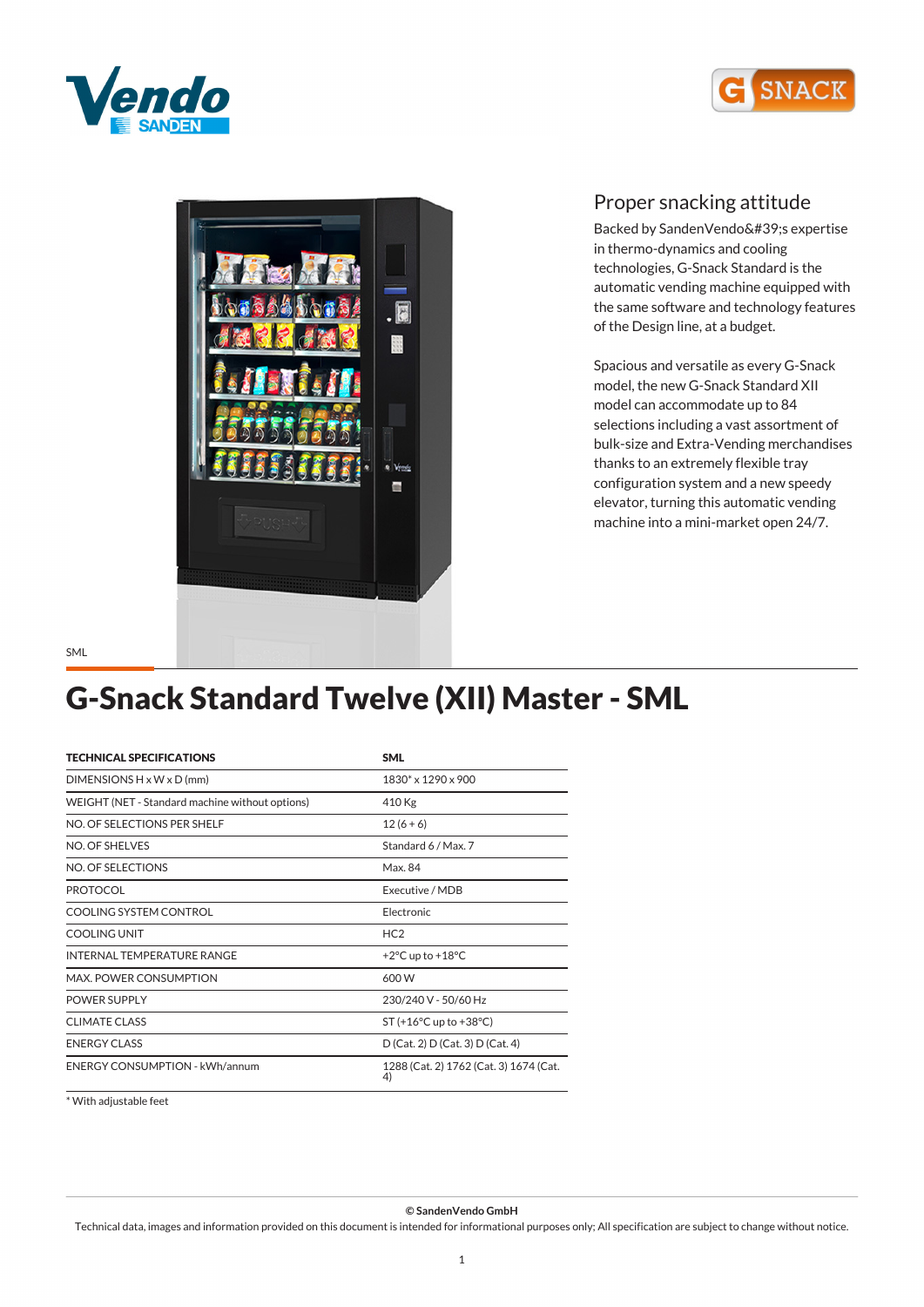





Backed by SandenVendo's expertise *in thermo-dynamics and cooling technologies, G-Snack Standard is the automatic vending machine equipped with the same software and technology features of the Design line, at a budget.*

*Spacious and versatile as every G-Snack model, the new G-Snack Standard XII model can accommodate up to 84 selections including a vast assortment of bulk-size and Extra-Vending merchandises thanks to an extremely flexible tray configuration system and a new speedy elevator, turning this automatic vending machine into a mini-market open 24/7.*

*SMX*

## *G-Snack Standard Ten (X) Master - SMX*

| <b>TECHNICAL SPECIFICATIONS</b>                 | <b>SMX</b>                                   |  |
|-------------------------------------------------|----------------------------------------------|--|
| $DIMENSIONS H \times W \times D$ (mm)           | 1830* x 1125 x 845                           |  |
| WEIGHT (NET - Standard machine without options) | 340 Kg                                       |  |
| NO. OF SELECTIONS PER SHELF                     | 10                                           |  |
| NO. OF SHELVES                                  | Standard 6 / Max. 7                          |  |
| NO. OF SELECTIONS                               | Max. 70                                      |  |
| <b>PROTOCOL</b>                                 | Executive / MDB                              |  |
| COOLING SYSTEM CONTROL                          | Electronic                                   |  |
| COOLING UNIT                                    | HC2                                          |  |
| <b>INTERNAL TEMPERATURE RANGE</b>               | +2 $\degree$ C up to +18 $\degree$ C         |  |
| <b>MAX. POWER CONSUMPTION</b>                   | 600 W                                        |  |
| <b>POWER SUPPLY</b>                             | 230/240 V - 50/60 Hz                         |  |
| <b>CLIMATE CLASS</b>                            | $ST (+16°C$ up to $+38°C$ )                  |  |
| <b>ENERGY CLASS</b>                             | D (Cat. 2) D (Cat. 3) D (Cat. 4)             |  |
| <b>ENERGY CONSUMPTION - kWh/annum</b>           | 1087 (Cat. 2) 1666 (Cat. 3) 1607 (Cat.<br>4) |  |

| <b>OPTIONAL</b>                  |
|----------------------------------|
| <b>SPEEDY LIFT</b>               |
| DUO SYNCHRO SPIRAL (NEW)         |
| DOUBLE SPIRAL MOTOR              |
| <b>DUO DIVIDER</b>               |
| KIT SANDWICH / BAGUETTE          |
| 7TH SHFI F                       |
| <b>FRONT GLASS PROTECTION</b>    |
| <b>LOCK PROTECTION</b>           |
| <b>WALL/FLOOR FIXING KIT</b>     |
| SPECIAL CODED LOCK (RIELDA)      |
| SECURITY CASH BOX SYSTEM         |
| <b>BRANDING</b>                  |
| <b>CUSTOMIZED CABINET COLOUR</b> |
| CO2 COOLING UNIT AVAILABLE       |
|                                  |

*\* With adjustable feet*

*© SandenVendo GmbH*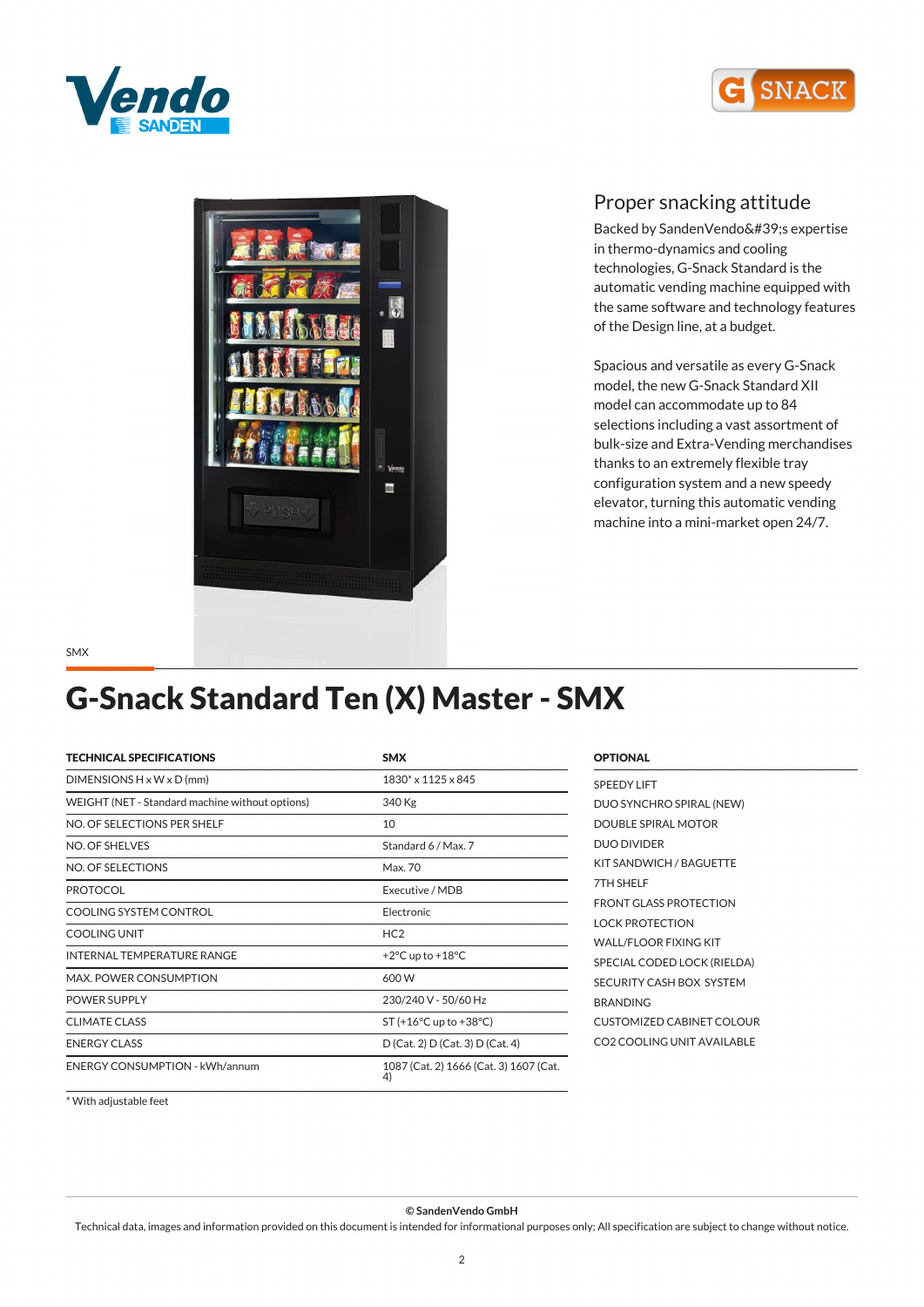





Backed by SandenVendo's expertise *in thermo-dynamics and cooling technologies, G-Snack Standard is the automatic vending machine equipped with the same software and technology features of the Design line, at a budget.*

*Spacious and versatile as every G-Snack model, the new G-Snack Standard XII model can accommodate up to 84 selections including a vast assortment of bulk-size and Extra-Vending merchandises thanks to an extremely flexible tray configuration system and a new speedy elevator, turning this automatic vending machine into a mini-market open 24/7.*

*SM8*

### *G-Snack Standard Eight (VIII) Master - SM8*

| <b>TECHNICAL SPECIFICATIONS</b>                 | SM <sub>8</sub>                          |  |
|-------------------------------------------------|------------------------------------------|--|
| $DIMENTSIONS H \times W \times D$ (mm)          | 1830* x 980 x 845                        |  |
| WEIGHT (NET - Standard machine without options) | 310 Kg                                   |  |
| NO. OF SELECTIONS PER SHELF                     | 8                                        |  |
| NO. OF SHELVES                                  | Standard 6 / Max. 7                      |  |
| NO. OF SELECTIONS                               | Max. 56                                  |  |
| <b>PROTOCOL</b>                                 | Executive / MDB                          |  |
| COOLING SYSTEM CONTROL                          | Electronic                               |  |
| COOLING UNIT                                    | HC <sub>2</sub>                          |  |
| <b>INTERNAL TEMPERATURE RANGE</b>               | +2 $\degree$ C up to +18 $\degree$ C     |  |
| <b>MAX. POWER CONSUMPTION</b>                   | 600 W                                    |  |
| <b>POWER SUPPLY</b>                             | 230 V / 50 Hz                            |  |
| <b>CLIMATE CLASS</b>                            | $ST (+16°C$ up to $+38°C$ )              |  |
| <b>ENERGY CLASS</b>                             | D (Cat. 2) D (Cat. 3) D (Cat. 4)         |  |
| <b>ENERGY CONSUMPTION - kWh/annum</b>           | 975 (Cat. 2) 1569 (Cat. 3) 1521 (Cat. 4) |  |
|                                                 |                                          |  |

#### *OPTIONAL*

| <b>SPEEDY LIFT</b>               |
|----------------------------------|
| DUO SYNCHRO SPIRAL (NEW)         |
| <b>DOUBLE SPIRAL MOTOR</b>       |
| <b>DUO DIVIDER</b>               |
| KIT SANDWICH / BAGUETTE          |
| 7TH SHELF                        |
| <b>FRONT GLASS PROTECTION</b>    |
| LOCK PROTECTION                  |
| WALL/FLOOR FIXING KIT            |
| SPECIAL CODED LOCK (RIELDA)      |
| SECURITY CASH BOX SYSTEM         |
| <b>BRANDING</b>                  |
| <b>CUSTOMIZED CABINET COLOUR</b> |
| CO2 COOLING UNIT AVAILABLE       |

*\* With adjustable leveling screw*

*© SandenVendo GmbH*